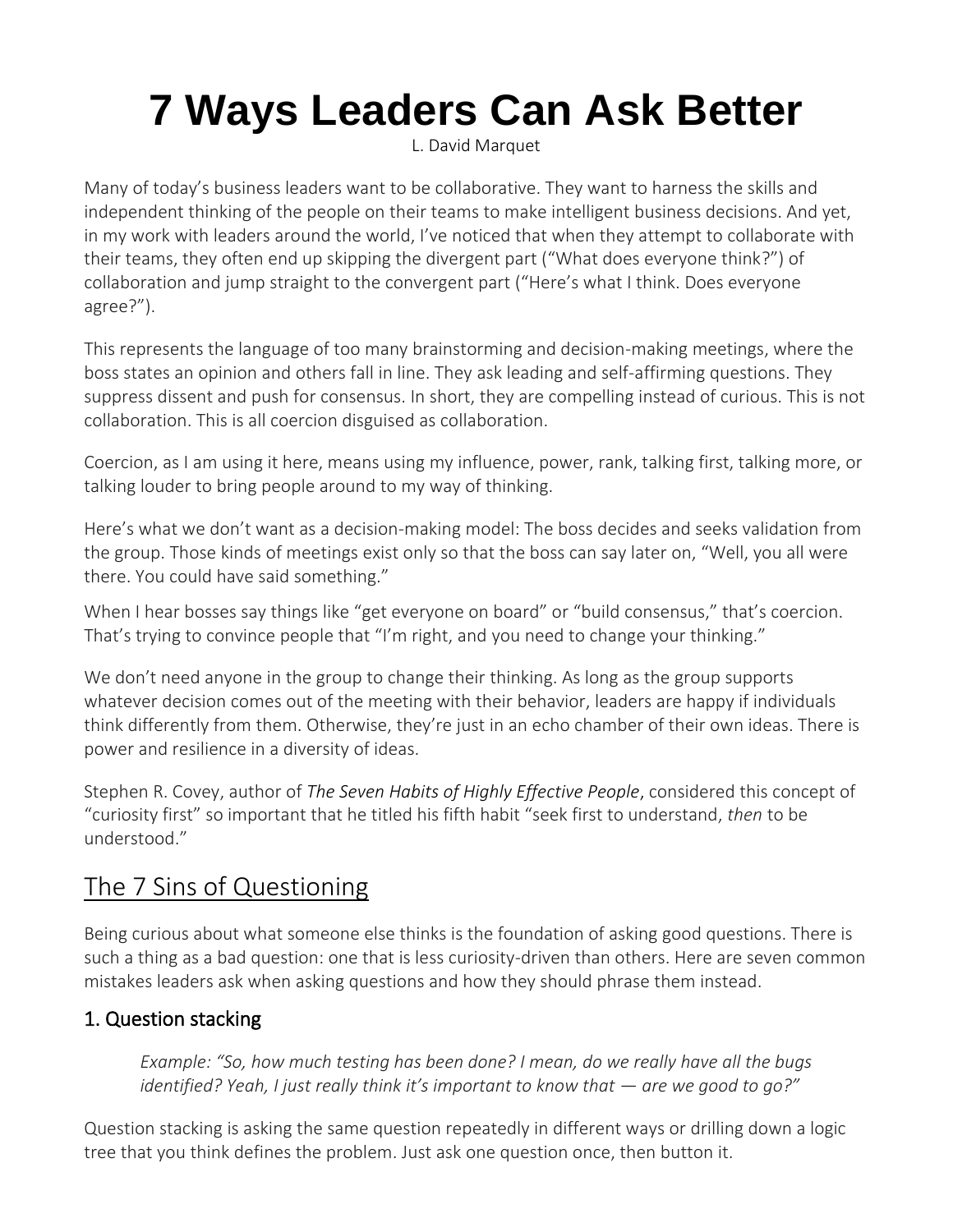We observed a meeting where an executive was prone to question stacking. It went something like this: "We really need to understand why clients don't buy this service, and what our team is doing to address this, whether it's to do with our communications, or is it because they don't have the skills which are needed, or do they think it's not important and if we asked them what would they say, and what are our measures of success for this anyway, and who is leading on this?" By the second or third question everyone had turned off and tuned out, and he ended up getting really frustrated that people didn't respond.

Put a question mark on it. Then go silent. This takes practice because you have to think of the question before you start talking and then resist the urge to step in after two seconds. Rest comfortably in the quiet.

Don't try using the Socratic method as a "teaching moment." It's annoying and arrogant.

#### 2. Leading questions

*Example: "Have you thought about the needs of the client?"*

A leading question comes from a place of thinking the person is wrong or that you have the answer. I hear this a lot from people who think they have the right answer but don't want to just say so, so they try using the Socratic method as a "teaching moment." It's annoying and arrogant.

Instead, have a learning moment for yourself. Ask questions that assume the other person might be right, not you. An easy start is the neutral, "Tell me about that." Temporarily set aside judgment, and then be curious about what they see and think that you don't. Since it is temporary, you can immerse yourself in that belief, and when it is over, you do not need to agree with them or approve the action.

Another approach is to start the question with "how." Ask, "How would that work?" Or "How does that align with our objectives?" This is the "inquisitive how." The inquisitive how sounds like, "How does affect ?" Or "How do you see that?"

## 3. "Why" questions

*Example: "Why would you want to do that?"*

This type of question puts people on the defensive and reveals that you think "that" is a bad idea. In such cases, it's best to reserve judgment and simply say, "Tell me more about that." Another option is to ask, "What is behind your decision?" Or "How do you see the issue?"

## 4. Dirty questions

A dirty question is like a leading question but does not overtly carry the message that the other person is wrong — but it does carry subtle and often unconscious biases and anticipates a particular answer. The phrase "dirty question" comes from clean language, a way of speaking and asking questions in psychological counseling that eliminates the counselor's biases from the question and allows the patient to develop his or her own response.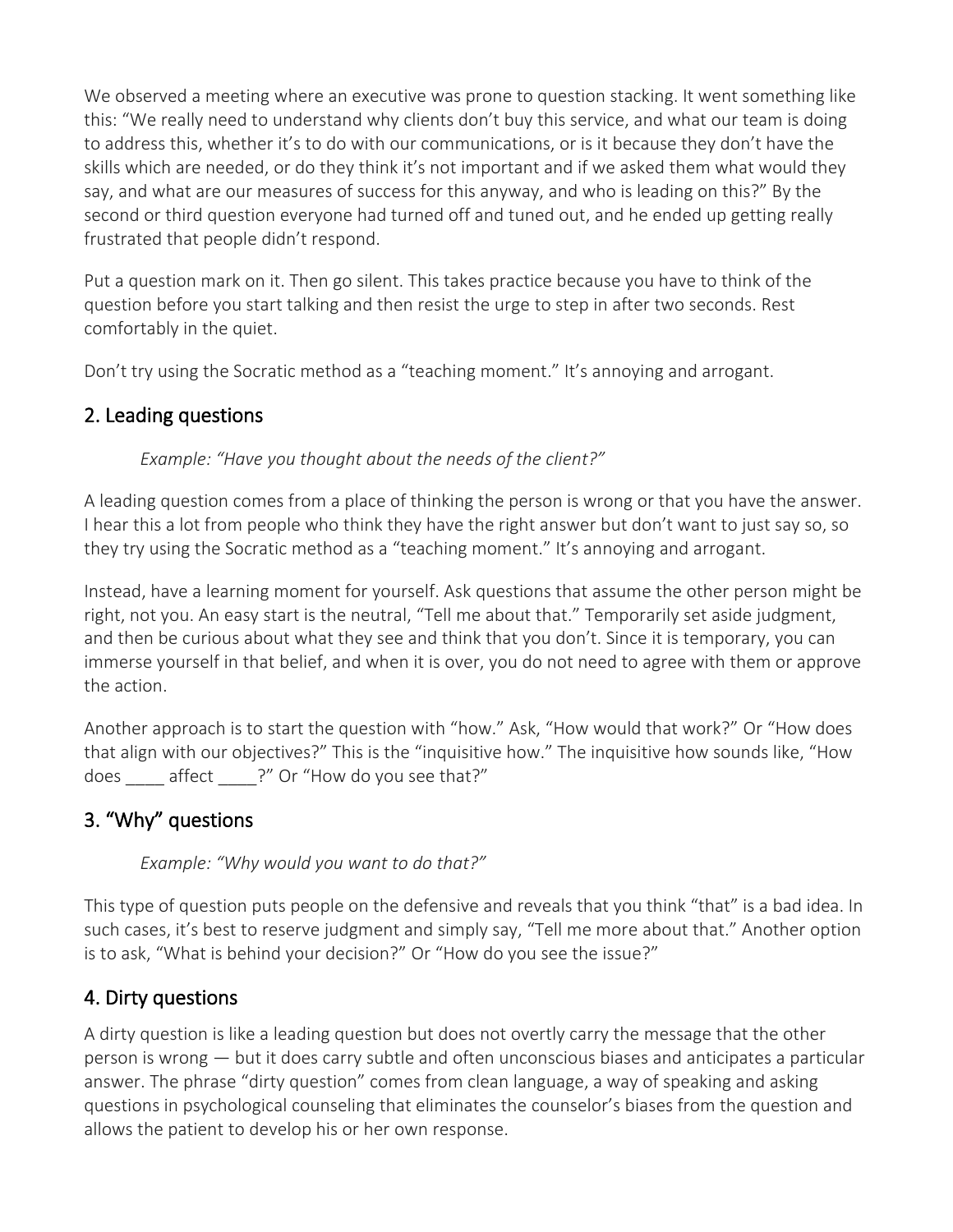Clean language was devised by David Grove in the 1980s and has since been expanded. A good book to read on the subject is *Clean Language: Revealing Metaphors and Opening Minds* by Wendy Sullivan and Judy Rees, published in 2008.

Here's an example: Let's say a colleague has expressed frustration with another colleague and said that they are at a dead end when it comes to getting the other person to complete work that a project depends upon. You ask, "Do you have the courage to stand up to them?" That is a dirty question.

It's "dirty" because that question presumes your friend should confront them by speaking up, that the metaphor is "stand up to" instead of, say, "partner with," and finally, that the needed resource for your friend is courage. It also implies that it is your friend's responsibility to get this person to do their job.

A clean question would eliminate those biases and would sound like this: "What do you mean by dead end?" Or "What do you want to have happen?" The structure of the clean question is designed to remove your biases and preconceptions.

Clean questions are a technique specifically designed for therapy when there is a lot of time and dedicated listening resources. We rarely have the luxury of this at work but paying attention to the biases that might be present in your questions will make your everyday questions much more collaborative. For me, listening to my own questions reveals just how much I picture what the other person has told me (and what we should do about it) based on scanty knowledge.

Self-affirming questions seek to make the asker feel good rather than to reveal the truth of the situation.

#### 5. Binary questions

#### *Examples: "Are we good to launch?" "Will it work?"*

Binary questions narrow the available responses to two: yes or no. They are convenient for the one asking but put the one answering in a bind. In a sense, it is getting the receiver to take responsibility for a successful launch by eliciting a "yes." We hear these all the time. Another is, "Is it safe?"

Instead, start your question with "what" or "how." This makes it impossible to ask a binary question. For example: "How safe is it?" Or "How ready are we to launch?" "What" versions of the question might sound like, "What might go wrong?" Or "What do we need before we're ready to launch?"

We have found that the simple rule of starting a question with "what" or "how" significantly improves the questions and the quality of the information coming from the team.

When we use "how" in this way, we call it the "probabilistic how." We are using "how" to invite a response that sees the future in terms of probabilities, not a deterministic yes/no.

#### 6. Self-affirming questions

*Example: "We're good to launch, right?"*